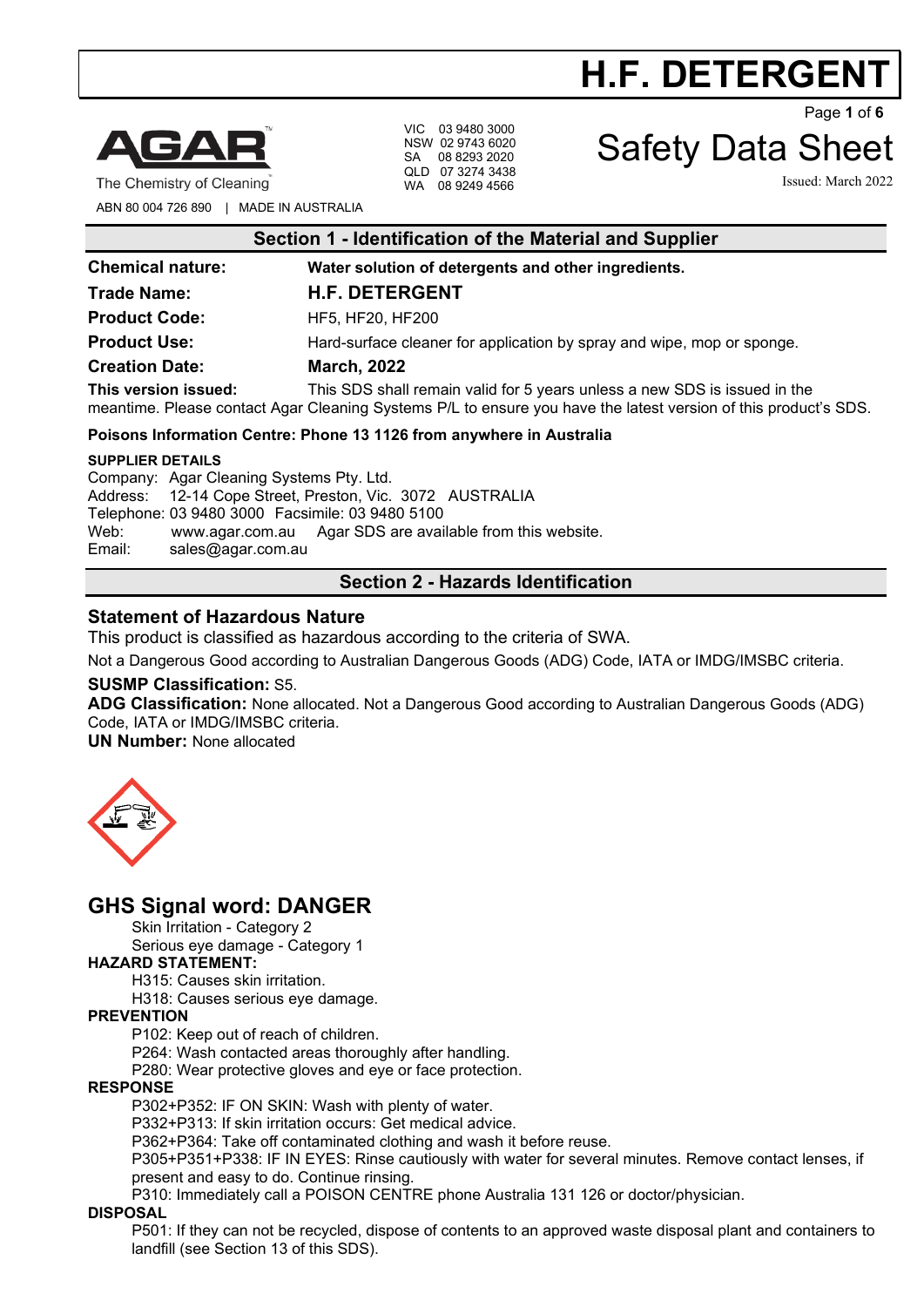# **Diluted Product**

**This product becomes non-hazardous when diluted to 1 in 6.4 (15.6%) or more with water.**

#### **Emergency Overview**

**Physical Description & Colour: Clear, fluorescent red-orange liquid.** 

**Odour:** Characteristic odour.

**Major Health Hazards:** Serious damage to eyes and skin irritation.

| Section 3 - Composition/Information on Ingredients |               |          |                                |                 |
|----------------------------------------------------|---------------|----------|--------------------------------|-----------------|
| Ingredients                                        | <b>CAS No</b> | Conc, %  | TWA $(mg/m^3)$ STEL $(mg/m^3)$ |                 |
| Sodium hydroxide                                   | 1310-73-2     | $\leq$ 2 |                                | Peak limitation |
| Anionic and nonionic surfactants                   | various       | ~10      | not set                        | not set         |
| Alkaline salts                                     | secret        | $\leq 1$ | not set                        | not set         |
| Other non hazardous ingredients                    | secret        | < 10     | not set                        | not set         |
| Water                                              | 7732-18-5     | to $100$ | not set                        | not set         |

This is a commercial product whose exact ratio of components may vary slightly. Minor quantities of other non hazardous ingredients are also possible.

The SWA TWA exposure value is the average airborne concentration of a particular substance when calculated over a normal 8 hour working day for a 5 day working week. The STEL (Short Term Exposure Limit) is an exposure value that may be equalled (but should not be exceeded) for no longer than 15 minutes and should not be repeated more than 4 times per day. There should be at least 60 minutes between successive exposures at the STEL. The term "peak "is used when the TWA limit, because of the rapid action of the substance, should never be exceeded, even briefly.

## **Section 4 - First Aid Measures**

### **General Information:**

You should call the Poisons Information Centre if you feel that you may have been poisoned, burned or irritated by this product. The number is 13 1126 from anywhere in Australia (0800 764 766 in New Zealand) and is available at all times. Have this SDS with you when you call.

# **Undiluted Product:**

**Inhalation:** If irritation occurs, contact a Poisons Information Centre, or call a doctor. Remove source of contamination or move victim to fresh air. If breathing is difficult, oxygen may be beneficial if administered by trained personnel, preferably on a doctor's advice. In severe cases, symptoms of pulmonary oedema can be delayed up to 48 hours after exposure.

**Skin Contact:** Wash gently and thoroughly with water (use non-abrasive soap if necessary) for 20 minutes by the clock. Under running water, remove contaminated clothing, shoes and leather goods (e.g. watchbands and belts) and completely decontaminate them before reuse or discard. If irritation persists, repeat flushing and obtain medical advice.

**Eye Contact:** Immediately flush the contaminated eye(s) with lukewarm, gently flowing water for at least 20-30 minutes, by the clock, while holding the eyelid(s) open. Neutral saline solution may be used as soon as it is available. DO NOT INTERRUPT FLUSHING. If necessary, keep emergency vehicle waiting (show paramedics this SDS and take their advice). Take care not to rinse contaminated water into the unaffected eye or onto face. If irritation persists, repeat flushing. Call a Poisons Information Centre or a doctor urgently. Take special care if exposed person is wearing contact lenses. **Ingestion:** If swallowed, do NOT induce vomiting; rinse mouth thoroughly with water and contact a Poisons Information Centre. Urgent hospital

# **Diluted Product (1 in 4):**

**Inhalation:** First aid is not generally required. However, if inhalation has occurred, and irritation has developed, remove to fresh air and observe until recovered. If irritation becomes painful or persists more than 30 minutes, seek medical advice.

**Skin Contact:** Wash gently and thoroughly with water (use non-abrasive soap if necessary) for 10 minutes or until chemical is removed.

**Eye Contact:** Immediately flush the contaminated eye(s) with lukewarm, gently flowing water for 15 minutes or until the product is removed, while holding the eyelid(s) open. Take special care if exposed person is wearing contact lenses. If irritation occurs, obtain medical advice.

**Ingestion:** First aid is not generally required. Seek medical attention if you feel unwell.

Page **2** of **6**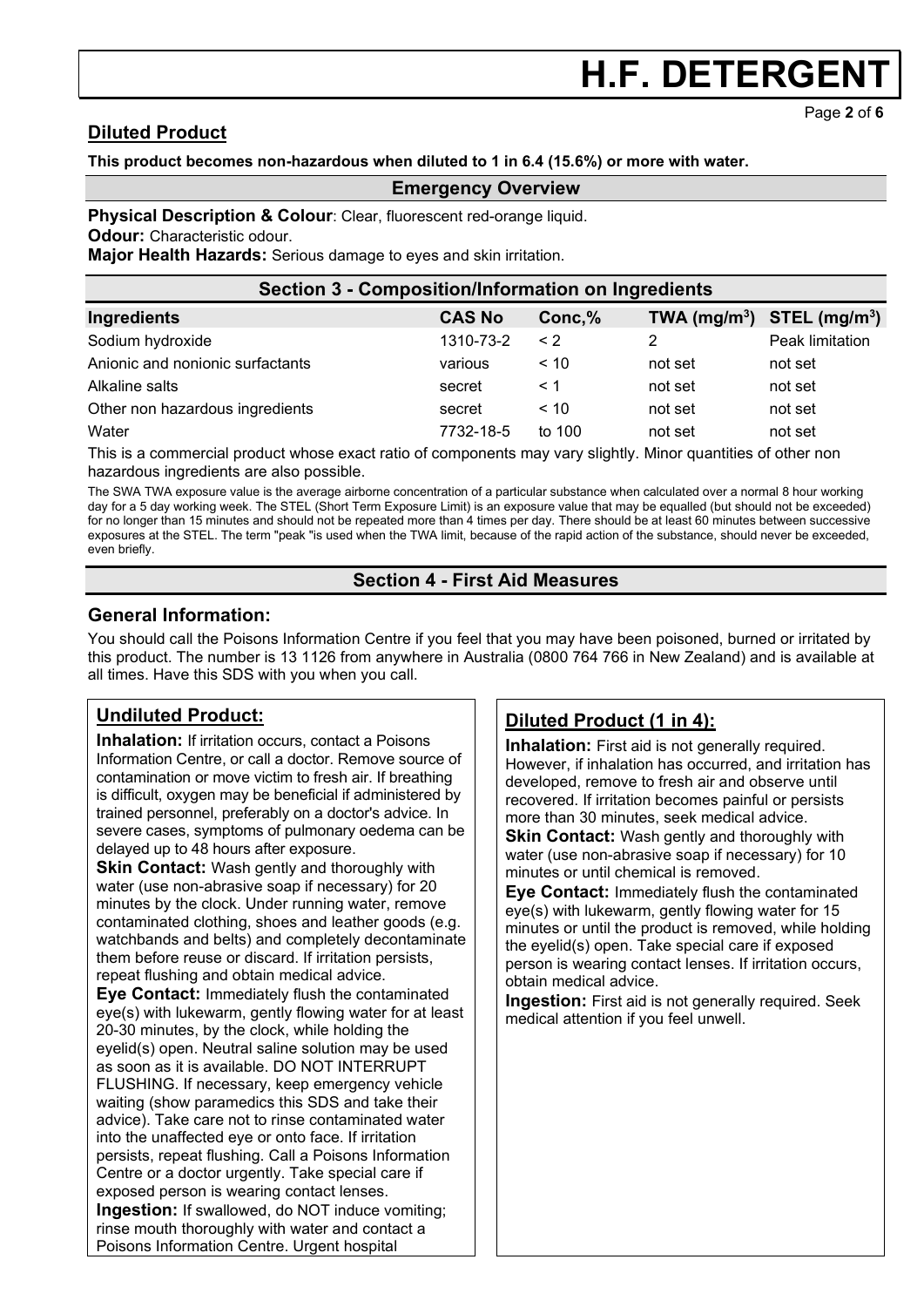treatment is likely to be needed. Give activated charcoal if instructed.

## **Section 5 - Fire Fighting Measures**

**Fire and Explosion Hazards**: The major hazard in fires is usually inhalation of heated and toxic or oxygen deficient (or both), fire gases. There is no risk of an explosion from this product under normal circumstances if it is involved in a fire.

Only small quantities of decomposition products are expected from this product at temperatures normally achieved in a fire. This will only occur after heating to dryness.

Fire decomposition products from this product are likely to be irritating if inhaled. Take appropriate protective measures.

**Extinguishing Media:** Not combustible. Use extinguishing media suited to burning materials.

**Fire Fighting:** If a significant quantity of this product is involved in a fire, call the fire brigade.

| Flash point:                     | Does not burn.                  |
|----------------------------------|---------------------------------|
| <b>Upper Flammability Limit:</b> | Does not burn.                  |
| <b>Lower Flammability Limit:</b> | Does not burn.                  |
| <b>Autoignition temperature:</b> | Not applicable - does not burn. |
| <b>Flammability Class:</b>       | Does not burn.                  |
|                                  |                                 |

#### **Section 6 - Accidental Release Measures**

**Accidental release:** Minor spills do not normally need any special cleanup measures. In the event of a major spill, prevent spillage from entering drains or water courses. Wear full protective chemically resistant clothing including eye/face protection, gauntlets and self-contained breathing apparatus. See below under Personal Protection regarding Australian Standards relating to personal protective equipment. Suitable materials for protective clothing include rubber, PVC, Viton, Nitrile. Eye/face protective equipment should comprise as a minimum, protective goggles. If there is a significant chance that vapours or mists are likely to build up in the cleanup area, we recommend that you use a respirator. Usually, no respirator is necessary when using this product. However, if you have any doubts consult the Australian Standard mentioned below (section 8). Stop leak if safe to do so, and contain spill. Absorb onto sand, vermiculite or other suitable absorbent material. If spill is too large or if absorbent material is not available, try to create a dike to stop material spreading or going into drains or waterways. Sweep up and shovel or collect recoverable product into labelled containers for recycling or salvage, and dispose of promptly. Recycle containers wherever possible after careful cleaning. After spills, wash area preventing runoff from entering drains. If a significant quantity of material enters drains, advise emergency services. Contaminated area may be neutralised by washing with weak or dilute acid. Vinegar, citrus juice and most soft drinks may be suitable. This material may be suitable for approved landfill. Ensure legality of disposal by consulting regulations prior to disposal. Thoroughly launder protective clothing before storage or re-use. Advise laundry of nature of contamination when sending contaminated clothing to laundry.

# **Section 7 - Handling and Storage**

**Handling:** Keep exposure to this product to a minimum, and minimise the quantities kept in work areas. Check Section 8 of this SDS for details of personal protective measures, and make sure that those measures are followed. The measures detailed below under "Storage" should be followed during handling in order to minimise risks to persons using the product in the workplace. Also, avoid contact or contamination of product with incompatible materials listed in Section 10.

**Storage:** This product is a Scheduled Poison. Observe all relevant regulations regarding sale, transport and storage of this schedule of poison. Make sure that containers of this product are kept tightly closed. Make sure that the product does not come into contact with substances listed under "Incompatibilities" in Section 10.

## **Section 8 - Exposure Controls and Personal Protection**

The following Australian Standards will provide general advice regarding safety clothing and equipment: Respiratory equipment: **AS/NZS 1715**, Protective Gloves: **AS 2161**, Occupational Protective Clothing: AS/NZS 4501 set 2008, Industrial Eye Protection: **AS1336** and **AS/NZS 1337**, Occupational Protective Footwear: **AS/NZS2210**.

#### **SWA Exposure Limits TWA (mg/m3** Sodium hydroxide **2** 2 **Peak limitation Peak limitation**

**) STEL (mg/m3 )** 

No special equipment is usually needed when occasionally handling small quantities. The following instructions are for bulk handling or where regular exposure in an occupational setting occurs without proper containment systems.

Page **3** of **6**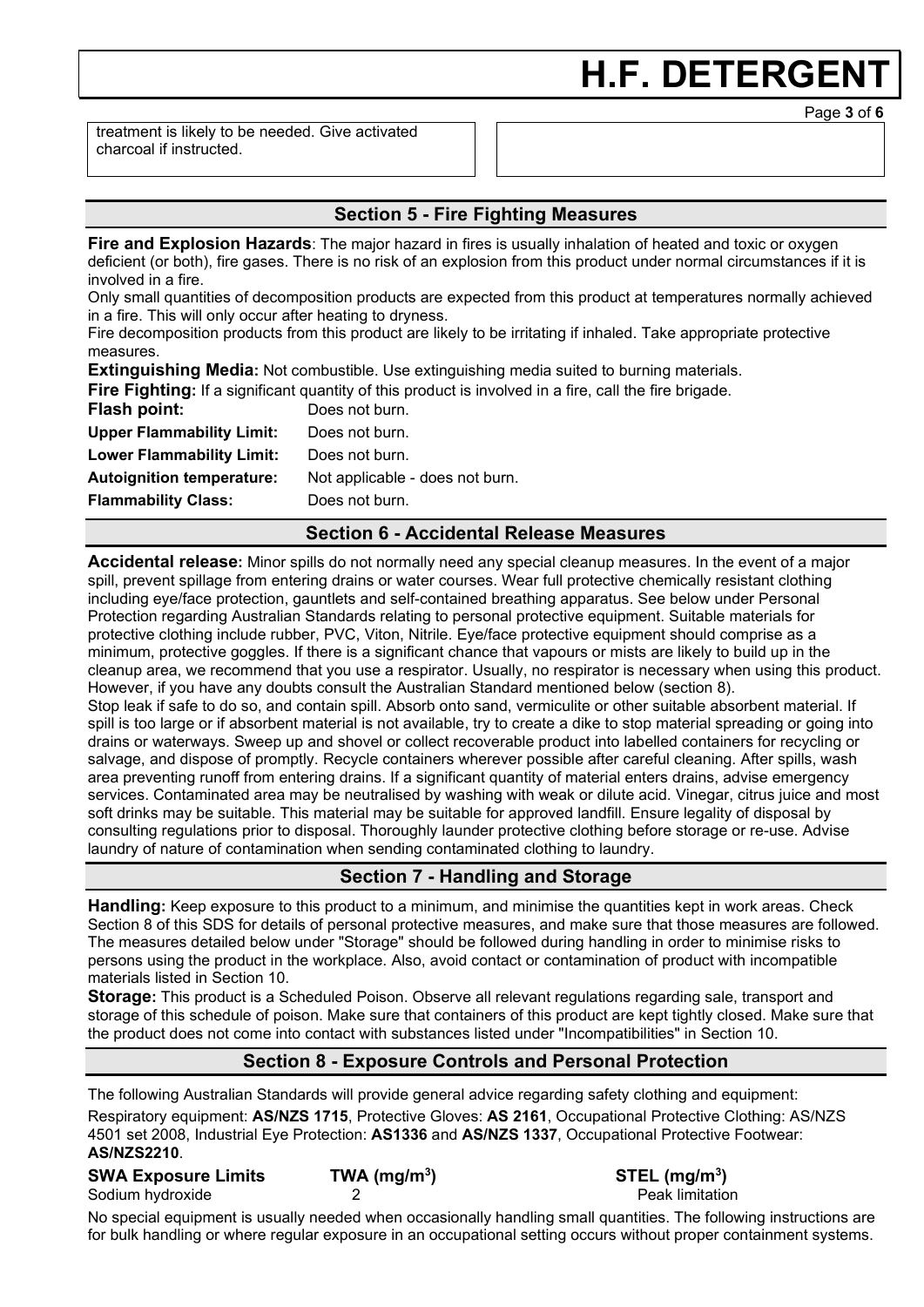#### Page **4** of **6**

### **Undiluted Product:**

**Ventilation:** This product should only be used in a well ventilated area. If natural ventilation is inadequate, use of a fan is suggested.

**Eye Protection:** Your eyes must be completely protected from this product by splash resistant goggles with face shield. All surrounding skin areas must be covered. Failure to protect your eyes may cause them harm. Emergency eye wash facilities are also recommended in an area close to where this product is being used.

**Skin Protection: Prevent skin contact by wearing** impervious gloves and overalls. Make sure that all skin areas are covered.

**Protective Material Types: We suggest that** protective clothing be made from the following materials: rubber, PVC, Viton, nitrile.

**Respirator:** Usually, no respirator is necessary when using this product. However, if you have any doubts consult the Australian Standard mentioned above.

Eyebaths or eyewash stations and safety deluge showers should, if practical, be provided near to where this product is being handled commercially.

# **Diluted Product (1 in 4):**

**Ventilation:** No special ventilation requirements are necessary.

**Eye Protection:** Eye protection such as protective glasses or goggles is recommended when this product is being used.

**Skin Protection:** Prevent skin contact by wearing impervious gloves and overalls.

**Respirator:** Usually, no respirator is necessary when using this product.

#### **Section 9 - Physical and Chemical Properties:**

**Physical Description & colour:** Clear fluorescent red-orange liquid. **Odour:** Characteristic odour.<br> **Boiling Point:** Approximately 100°C **Boiling Point:** Approximately 100°C at 100kPa. **Freezing/Melting Point:** Below 0°C. **Volatiles:**  $\leq 4\%$  VOC<br> **Vapour Pressure:** No data. **Vapour Pressure:** No data.<br> **Vapour Density:** As for water. **Vapour Density: Specific Gravity:** 1.03<br> **Water Solubility:** Com Completely soluble in water. **pH:**  $12.5 - 14.0$  (as supplied) **Volatility:** No data. **Odour Threshold:** No data. **Evaporation Rate:** As for water. **Coeff Oil/water Distribution**: No data<br> **Autoignition temp:** Not appl Not applicable - does not burn.

#### **Section 10 - Stability and Reactivity**

**Reactivity:** This product is unlikely to react or decompose under normal storage conditions. However, if you have any doubts, contact the supplier for advice on shelf life properties.

**Conditions to Avoid:** Keep containers tightly closed.

**Incompatibilities:** Acids, oxidising agents

**Fire Decomposition:** Only small quantities of decomposition products are expected from this product at temperatures normally achieved in a fire. This will only occur after heating to dryness. Combustion forms carbon dioxide, and if incomplete, carbon monoxide and possibly smoke. Water is also formed. May form oxides of sulphur (sulphur dioxide is a respiratory hazard) and other sulphur compounds. Most will have a foul odour. Sodium compounds. Carbon monoxide poisoning produces headache, weakness, nausea, dizziness, confusion, dimness of vision, disturbance of judgment, and unconsciousness followed by coma and death.

**Polymerisation:** This product will not undergo polymerisation reactions.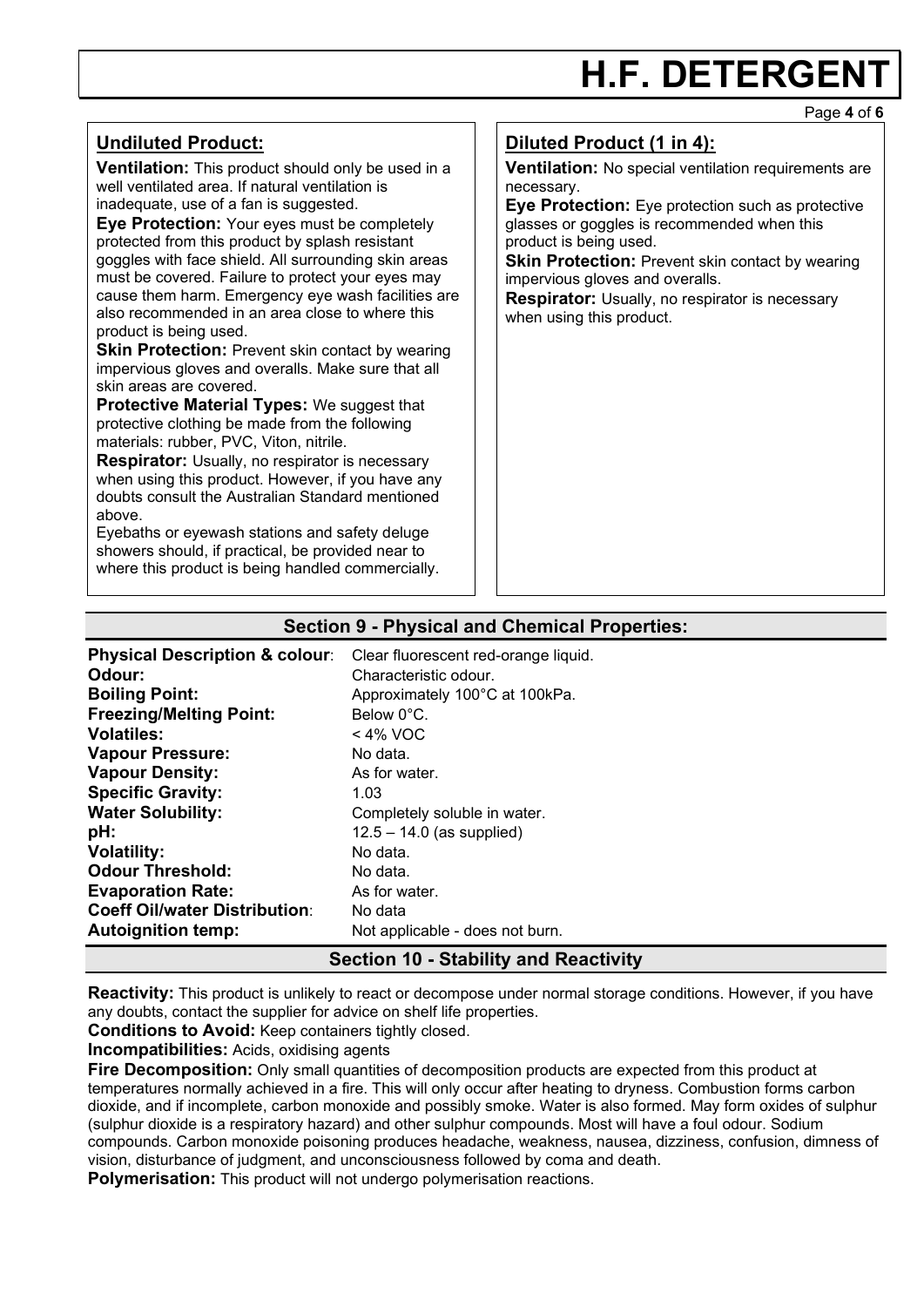Page **5** of **6**

# **Section 11 - Toxicological Information**

#### **Information on toxicological effects:**

| Acute toxicity                                              | No known significant effects or hazards. |
|-------------------------------------------------------------|------------------------------------------|
| Skin corrosion/irritation                                   | Irritant.                                |
| Serious eye damage/irritation                               | Serious eye damage.                      |
| Respiratory or skin sensitisation                           | No known significant effects or hazards. |
| Germ cell mutagenicity                                      | No known significant effects or hazards. |
| Carcinogenicity                                             | No known significant effects or hazards. |
| Reproductive toxicity                                       | No known significant effects or hazards. |
| Specific target organ toxicity<br>(STOT)- single exposure   | No known significant effects or hazards. |
| Specific target organ toxicity<br>(STOT)- repeated exposure | No known significant effects or hazards. |
| Aspiration hazard                                           | No known significant effects or hazards. |

#### **Classification of Hazardous Ingredients**

#### **Ingredient: Health effects:**

| Sodium hydroxide    | Skin corrosion and serious eye damage.                        |
|---------------------|---------------------------------------------------------------|
| Anionic detergents  | Skin irritation and serious eye damage. Harmful if swallowed. |
| Nonionic detergents | Skin irritation and serious eye damage. Harmful if swallowed. |
| Alkaline salts      | Skin corrosion and serious eye damage.                        |

#### **Potential Health Effects**

#### **Inhalation:**

**Short Term Exposure:** This product is an inhalation irritant. Symptoms may include headache, irritation of nose and throat and increased secretion of mucous in the nose and throat. Other symptoms may also become evident, but they should disappear after exposure has ceased if treatment is prompt. If liquid enters nasal passages, it will cause pain and burn nasal membranes. Patients with inhalation burns may develop acute pulmonary oedema. **Long Term Exposure:** No data for health effects associated with long term inhalation.

#### **Skin Contact:**

**Short Term Exposure:** This product is a skin irritant. Symptoms may include itchiness and reddening of contacted skin. Other symptoms may also become evident, but if treated promptly, all should disappear once exposure has ceased.

**Long Term Exposure:** No data for health effects associated with long term skin exposure.

#### **Eye Contact:**

**Short Term Exposure:** This product is corrosive to eyes. It will cause severe pain, and corrosion of the eye and surrounding facial tissues. Unless exposure is quickly treated, permanent blindness and facial scarring is likely. **Long Term Exposure:** No data for health effects associated with long term eye exposure.

#### **Ingestion:**

**Short Term Exposure:** Significant oral exposure is considered to be unlikely. However, this product is corrosive to the gastrointestinal tract. Capable of causing moderate to severe burns with ulceration. Can penetrate to deeper layers of skin, resulting in third degree burns. Corrosion will continue until product is removed or neutralised. Severity depends on concentration and duration of exposure.

**Long Term Exposure:** No data for health effects associated with long term ingestion.

#### **Carcinogen Status:**

**SWA:** No significant ingredient is classified as carcinogenic by SWA.

**NTP:** No significant ingredient is classified as carcinogenic by NTP.

**IARC:** No significant ingredient is classified as carcinogenic by IARC.

#### **Section 12 - Ecological Information**

Harmful to aquatic life. Insufficient data to be sure of status. However, until diluted or neutralised it will kill all aquatic organisms it contacts due to extreme pH.